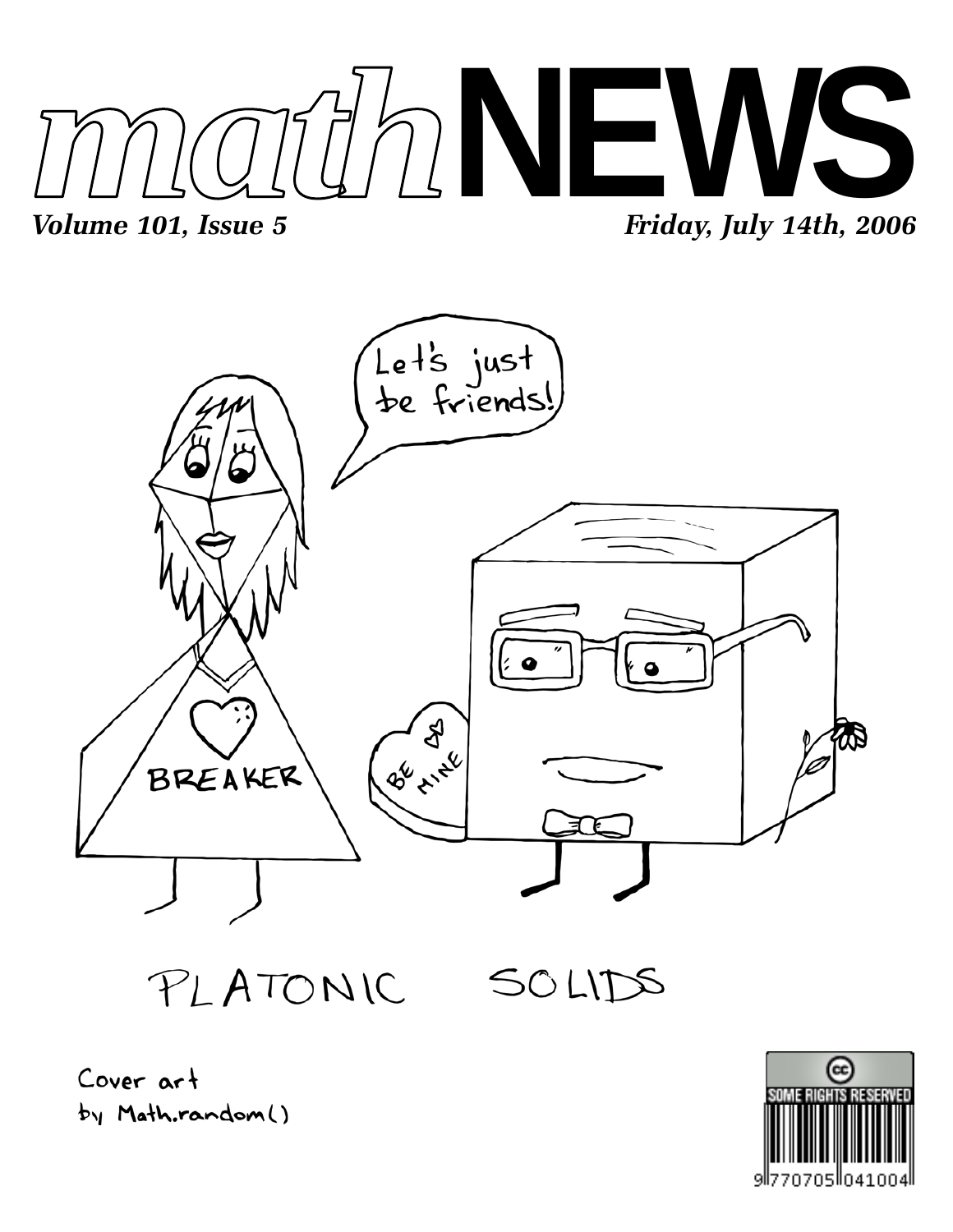## *look***AHEAD**

| mathNEWS                                  |                                     |
|-------------------------------------------|-------------------------------------|
| July 14                                   | Isssue #5 starts exam prep          |
| <b>Math Faculty</b>                       |                                     |
| July $25$                                 | Lectures end                        |
| July 31                                   | Exams begin                         |
| August 12                                 | Exams end                           |
| August 13                                 | Unofficial grades released          |
| <b>MathSoc</b>                            |                                     |
| July                                      | C&D BBQs, T/Th                      |
| Thursdays                                 | Movie Nights                        |
| <b>CECS</b>                               |                                     |
| Daily                                     | Job postings available              |
| July                                      | Workshops                           |
| August 4                                  | Last day of on-campus interviews    |
| <b>Student Awards &amp; Financial Aid</b> |                                     |
| July 12                                   | Confirmation of Enrollment deadline |
| Misc                                      |                                     |
| August 7                                  | Civic Holiday                       |

### **SPAMfest North**

*Celebrating the Original Canned Meat*

Date: Saturday, July 22nd

Time: 11:00 AM to 5:00 PM

Place: Spruce Row Museum

 Why: Well, this is the hardest question to answer; but in support of the Norfolk Arts Centre and the Spruce Row Museum we will be paying homage to that most versitle of canned meat, SPAM. There will be contests dealing with anything to do with SPAM. The biggest event would have to be the cook off. Come and try out many delectible SPAM creations (don't worry, there will also be non-SPAM food). There will also be buskers, live entertainment, SPAM singing and much more. For more information you can visit www.spamfestnorth.org

Come on out for a fun and entertaining day!

RainWater

#### **ISSN 0705—0410**

*math*NEWS is normally a fortnightly publication funded by and responsible to the undergraduate math students of the University of Waterloo, as represented by the Mathematics Society of the University of Waterloo, hereafter referred to as MathSoc. *math*NEWS is editorially independent of MathSoc. Content is the responsibility of the *math*NEWS editors; however, any opinions expressed herein are those of the authors and not necessarily those of MathSoc or *math*NEWS. Current and back issues of *math*NEWS are available electronically via the World Wide Web at http:// www.mathnews.uwaterloo.ca/. Send your correspondence to: *math*NEWS, MC3046, University of Waterloo, 200 University Ave. W., Waterloo, Ontario, Canada, N2L 3G1, or to userid mathnews@student.math.uwaterloo.ca on the Internet.

This work is licensed under the Creative Commons Attribution-NonCommercial-NoDerivs License. To view a copy of this license, visit http:/ /creativecommons.org/licenses/by-nc-nd/2.0/ca/ or send a letter to Creative Commons, 559 Nathan Abbott Way, Stanford, California 94305, USA. Terms may be renegotiated by contacting the editor(s).

The editor(s): Emerald Kushnier, Chris MacGregor

### **How to Make Travelling this Summer More Fun**

This term is almost over. What should you do with the rest of your summer before going back to school, or going to work, or doing absolutely nothing? Go on a road trip!

You may be wondering how to make a road trip fun. Well here are some ways to have fun while you travel:

- Play "20 Questions", except invent someone who doesn't exist. That way no one will be able to guess them in 20 questions, so you always win!
- Collect x things for each letter of the alphabet, where  $e \leq x$  $\epsilon = \pi$ . Jump for joy every time you collect something that starts with the letters Q, X, or Z
- Play "I Spy", but pick more interesting colours like UW Math pink, #16E2A1, or multi-colour
- Play "Punch y", where y can be bug, tree, or anything else you choose
- Send a postcard to a random person, or send one to the MathSoc office

Have a great trip!

theMAINwoman

## **Who Has the Torch?**

Have you ever been inside a deep and dark dungeon with some of your companions only to question: who was the torch? Who could it be? Could you possibly have given it to the large, questionably friendly ogre? Or perhaps the cocky elf who has no idea what's going on? Maybe the dwarf, but probably not because things that don't shower should stay away from open flames. The next time you need to know about the portable source of light in the dungeon, be sure you give it to someone with an intelligence higher than 10.

Angelo

### **mastHEAD**

#### *Now with more innuendo*

It's that time of term again. The end. Assignments are being frantically completed, fourth-year engineers are crying themselves to sleep because of all the abuse their program metes out upon them, and exams loom like a tidal wave threatening to crush us all in a wet doom. Perhaps the worst kind of doom.

Given that the already-cult-classic movie "Snakes on a Plane" will be coming out soon, we asked the crowd, "Where are your snakes?" Lord Asparagus (Angelo, N/A ActSci) In my cannon of DOOM!; HWT (Henry, 4A CS) I don't know. It has a mind of its own; theMAINwomain (Nicole, 2B Accounting) In their terrarium. DUH!; aLemma (Lucas, 1B CS) Chasing the geese; the gridMASTER's bitch (Mike) The snakes on a plane movie was made in vain; 42 (Rob, 1B CS) In a cage. Under your bed; lostluck (Rebo, B1-coop) Eating a fluffy animal. Not fluffy though; Math.random() (Hatalie 3A CS) Anywhere you want them to be ;) ; DanS (Dan S, (3B+4A)/2) On a set of points defined by linear combinations of two non-colinear vectors.

SheepNinEd (Chris, 4A SE) Serving as low-grade shoe laces StatsEd (Emerald, 3B Stats) Playing on the ladders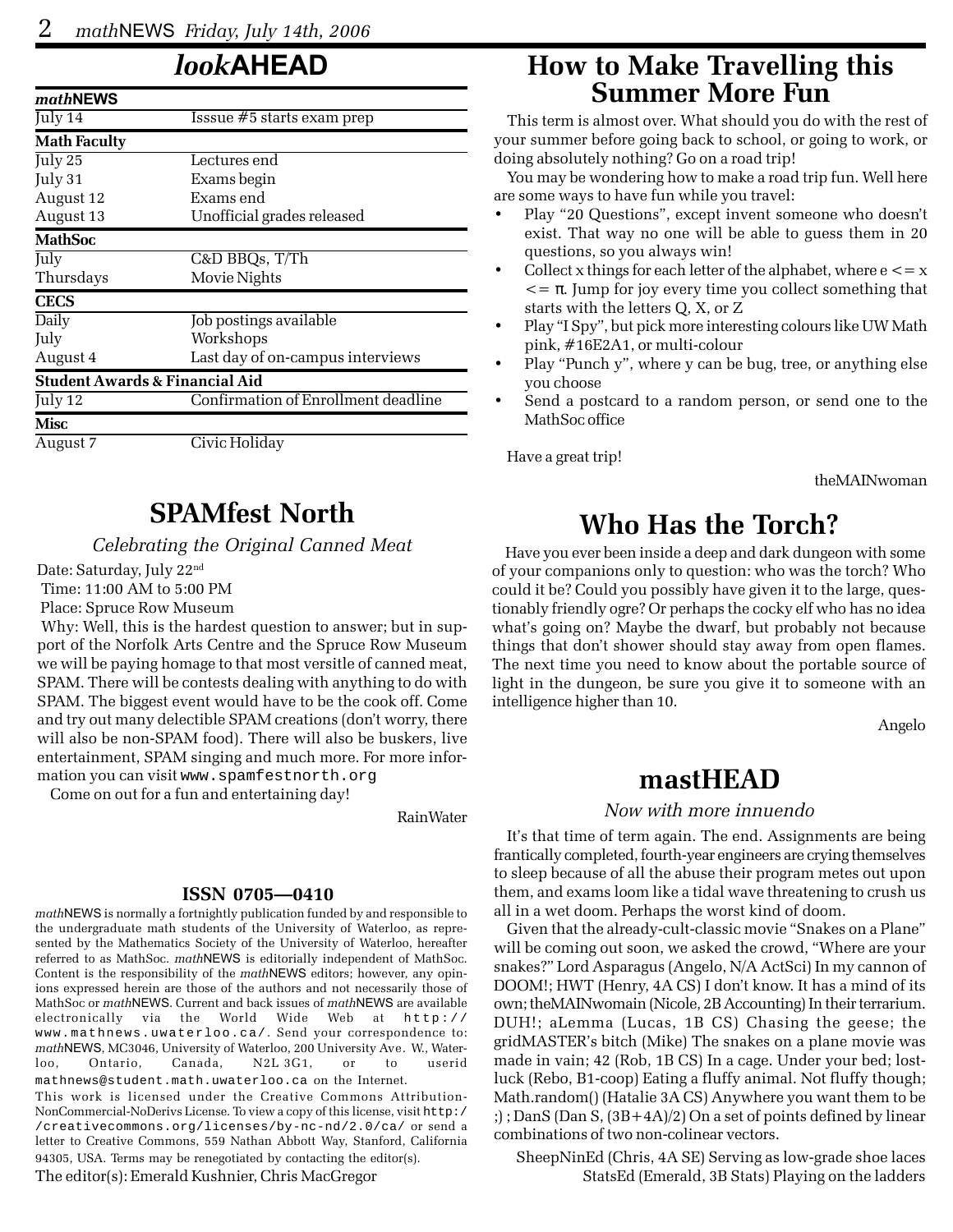### **VPAS says…**

- Movies are still **free admission, Thursday nights, starting at 7pm on the big screen** right up to the last Thursday of classes. Check the whiteboard or movies corkboard for titles and exact times.
- I'd like to extend a **huge thank you to all the Canada Day Volunteers who helped at Children's Fun Fest.** We had a lot of fun (and so did the kids!) and we couldn't have done it without you!
- Tomorrow (Saturday, July 15) we're heading to the beach! It's too late to reserve a seat, but unofficially I can say that there will probably be room for you on the bus. **Bring \$3 in exact change and cross your fingers that we'll have room for you** and meet us at the DC. We leave at 9AM sharp! We'll be leaving the beach at 6PM.

#### Kaitlyn Holman MathSoc VPAS, Spring 2006 **Movie Night!**

#### *Encore Presentation!*

After a disappointingly low turnout at Hook and Pirates of the Carribbean and a hopefully better tunout yesterday (because I'm writing this on Monday night), we're looking at having better turnout. We're hoping that theming movies after upcoming movies would work at this. Maybe we'll throw in incentives to actually come and watch movies. We'll see. So, without further ado, here are the movies that we are planning for the last two Movie Nights:

### *July 20th — Kevin Smith Night*

- 7:00 PM Clerks
- 9:00 PM Dogma

### *July 27th — Viewer Appreciation Night*

Email your movie ideas to movies@mathsoc.uwaterloo.ca. The top 2 will be played.

> Rob & Mark MathSoc Movie guys

# **Upcoming CSC Talk**

#### *"Software development gets on the Cluetrain"*

Simon Law leads the Quality teams for Ubuntu, a free-software operating system built on Debian GNU/Linux. As such, he leads one of the largest community-based testing efforts for a software product. This does get a bit busy sometimes.

In this talk, we'll be exploring how the Internet is changing how software is developed. Concepts like open source and technologies like message forums are blurring the lines between producer and consumer. And this melting pot of people is causing people to take note, and changing the way they sling code.

The talk will be on the  $24<sup>th</sup>$ , check out http:// www.csclub.uwaterloo.ca/ for the details. This talk is Co-Sponsored with CS-Commons Committee

# **MGC Sez**

*Come and have some fun with MGC*

So the term is almost at an end. What better way to kick off the end of lectures for the second last time than to party! That's right! MGC is going to have a social event after all!

Join us and everyone else who will be graduating in less than a year as we crawl down king street!

This will take place Wednesday July 26th. Time and starting location to be determined. Drop on by MC3029 or email mgc@student.math.uwaterloo.ca for details!

Hope to see you all there! Tell your friends!

Ivan Chin Math Grad Committee Chair 2007

PS. We are still looking for volunteers! If you are interested in running social events, publicity, organizing grad ring sales, or just want to help out anyway possible. Drop an email at mgc@student.math and we can definitely chat about what you want to do.

## **ACE reaches for the top**

#### *Angel tidying up its halo*

Monday's Daily Bulletin featured an article that explains next month's move from the current version of UW-ACE to the latest version of the Angel software.

Improvements worthy of comment (from both the Bulletin and Angel Learning's site)

- "an uncluttered interface" Wheeeeee! ('bout time)
- "the ability to more easily modify your personal UW-ACE home page (formerly My Page)" — Somehow I am reminded of the disasters of customization (MySpace, for example). Look up zefrank's "I know me an ugly myspace" competition for more examples.
- "Easy-to-use" Easy for the administrators or the users? And what, exactly, does this 'easy' fall on the Easy Scale?
- "Actionable" This *is* a real word, according to Merriam-Webster Online. I think they were bribed…
- "Open: Evolves for emerging technologies" Does 'emerging technologies' include the notion of open-source? Perhaps a few frustrated students can take it over as a hobby during a lonely workterm.
- "Collaborative: Promotes shared learning experiences" So now it facilitates 'co-operative assignment work,' thus meaning we'll have to add "I was assisted by UW-ACE." on our math assignments in the future. Grr. One extra sentence to remember to scribble (besides the required name, student number, etc.) at four in the morning.

So, come Fall term, we'll have something new to whine about, as opposed to our normal Quest/JobMine/old-ACE. Here's to something new!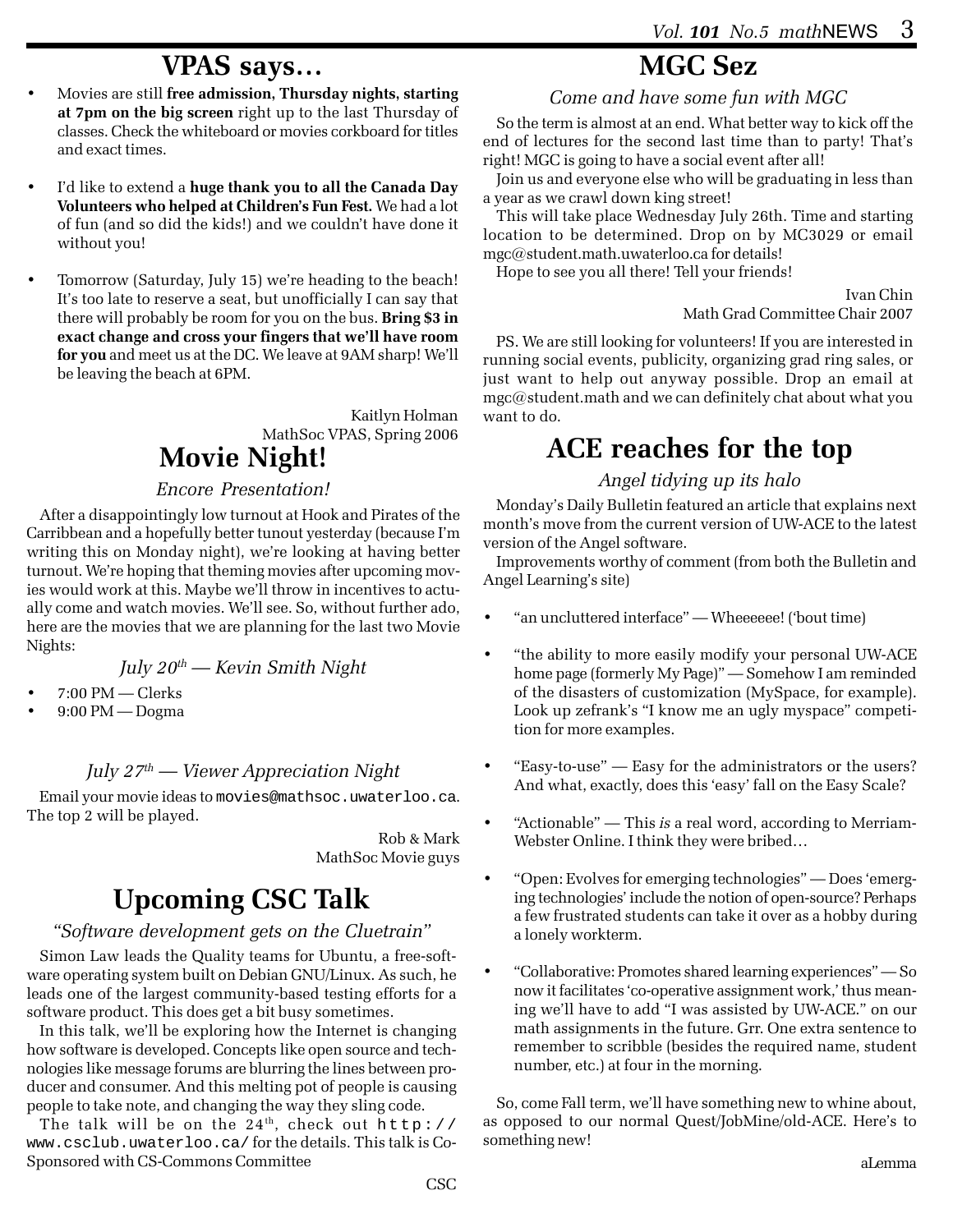### **Lost**

#### *A Guide to the Hit Series*

Many people's attentions have been taken by storm with the critically acclaimed TV show Lost: the story of a group of survivors of a plane crash on a mysterious island. The beautiful part of the show is just how intertwined the lives of these people are both before and after the crash. I've provided an overview of the general flow of any given episode in the series.

The camera opens up on any random character staring off into the horizon. Someone approaches them, and then they have brief dialogue together. The character walks away indignently leading into a flashback.

After the flashback fills in some gaps in the character's past, the focus is given to the main camp, where there is dischord. Something moderately bad happens, and everyone blames Sawyer. Jack, before giving it any regard, runs up and punches Sawyer while everyone watches. A couple people pull Jack off and then Sayid sneaks up on Sawyer, renders him unconscious and begins torturing him. As Kate watches, she falls in love with Sawyer. Jack begins to have second thoughts about Sawyer's intentions. Kate falls in love with Jack. Sun runs up and slaps Sayid. Another plane crashes into the island.

Walt goes missing and Michael runs around calling out for Walt. He asks Jin. Jin attacks Michael, then is pulled off almost immediately after. Sun runs up and slaps Michael. Walt appears and is looking for Vincent. Michael yells at Walt. Charlie happens by with Claire. Michael asks her how she is doing to which she responds with "Fine". Michael says it's probably the sun. Charlie begins to accuse Michael of not believing her and punches him out. Then he turns his attention to Claire who begins crying and spouting nonesense about being left alone and taking care of herself. A hanglider crashes into the island.

Elsewhere on the island, Hurley comes up with a good idea, and no one seems to listen. He wanders off. As he does a loud roaring is heard from inside the jungle. Trees topple over and people cower in fear. People worry about Hurley. There is another flashback, which gives more insight to the character's past, but its significance is not explained or clear at present.

Lock talks to the person really responsible for what happened at camp and asks them why they did it. He smiles and mutters something insane about what the island wants, not before guaranteeing them to remain quiet.

Sayid, stricken with grief over what he did to Sawyer walks away for fifteen minutes before he runs into Danielle who, flakey as ever, mentions that the others are coming. Back at camp Shannon is trying to tie her shoelaces and having slight difficulty. She begins to stress herself out and complain that its the one thing that she was supposed to do and she's failing at it. A boat crashes into the island.

Meanwhile, Jack has bandaged Sawyer's wounds from his runin with Sayid when Michael runs around screaming "They took Walt!" over and over. Michael pulls out a gun and shoots every character introduced two episodes prior and denies it happened. Everyone believes him. Sun sneaks up to Kate, who is falling in love with Jack, and asks her to keep a secret from her husband. She says its complicated, tells Kate, slaps her and walks away. Jin finds Sun and starts yelling at her. Michael intervenes, Sun slaps him, Jin looks at Michael menacingly to which he replies "They took my son!". Claire and Charlie approach Jack. Claire says something's wrong and points to a gaping hole in her head. Jack says that its just stress from her pregnancy. Charlie gets upset that Jack doesn't believe her, screams it's his fault and punches him out. Charlie asks if Claire is okay, Claire begins crying, says that she's fine and that Charlie should just leave them alone. Charlie sits alone, angry and doesn't talk to anyone. A submarine crashes into the island.

Hurley goes up to Sawyer and asks for one of the things that he's been hoarding, Sawyer begins to be an asshole and Kate falls in love with him. Then Sawyer pulls out a relic from Kate's past, and Kate beats the crap out of him, takes it and runs away, now in love with Jack. Sun slaps him for good measure. Sayid tortures someone else, and then walks away saying that he would never do that again, with grief. Lock is out, trying to open the door to the hatch in the ground when a big, black cloud approaches him. He smiles, shouts "It's my destiny." and then gets his ass kicked by the cloud. A paper airplane crashes into the island.

Back at the beach, Shannon is moving lumber when one drops. Boone offers to help her, but she refuses and complains that it's the one thing that she's been asked to do and is failing at it. Kate walks up to Sawyer and gives him a compassionate lecture about how he wants to be hated, thus falling in love with him again. There is another flashback, which explains the previous two flashbacks and is about to come to a dramatic conclusion when it is interrupted by a gopher parachuting onto the island.

A final flashback happens. The ending of the flashback leaves the audience feeling disgust and disdain towards the characters on the island, long enough for a dissolve to take the focus back to the events on the island itself. Michael is reading a book, and when asked what it is, he almost gives a straight answer, then says "They took my son!". Jin finds out Sun's secret. She slaps him and he goes to beat up Michael despite the fact that it has nothing to do with him. Lock appears at camp sitting calmly and gives half-crazy wisdom to someone. Vincent runs off. Hurley listens to music on his CD player. Jack asks Kate about her past, she avoids answering, but he persists. When she finally says what's going on, she cries and Jack walks away. Kate now loves no one. Sawyer sits by himself, angrily. Charlie is playing his guitar while Claire listens. Shannon and Boone sit together, Boone offers something to Shannon and she refuses despondently. Everything stops when Sayid makes it back to camp to spout out something suspicious and then passes out. An airborne potato crashes into the island, giving the cue to a string instrument to play menacingly and then suddently stop. End episode

There's the summation of how every episode plays out. Stay tuned for when the next installment of the Lost series come to air, Lost 2: The Ride. See how noticeably distinct characters interact with each other when they all get on a bus that takes a detour and ends up crashing into an abandoned bus terminal.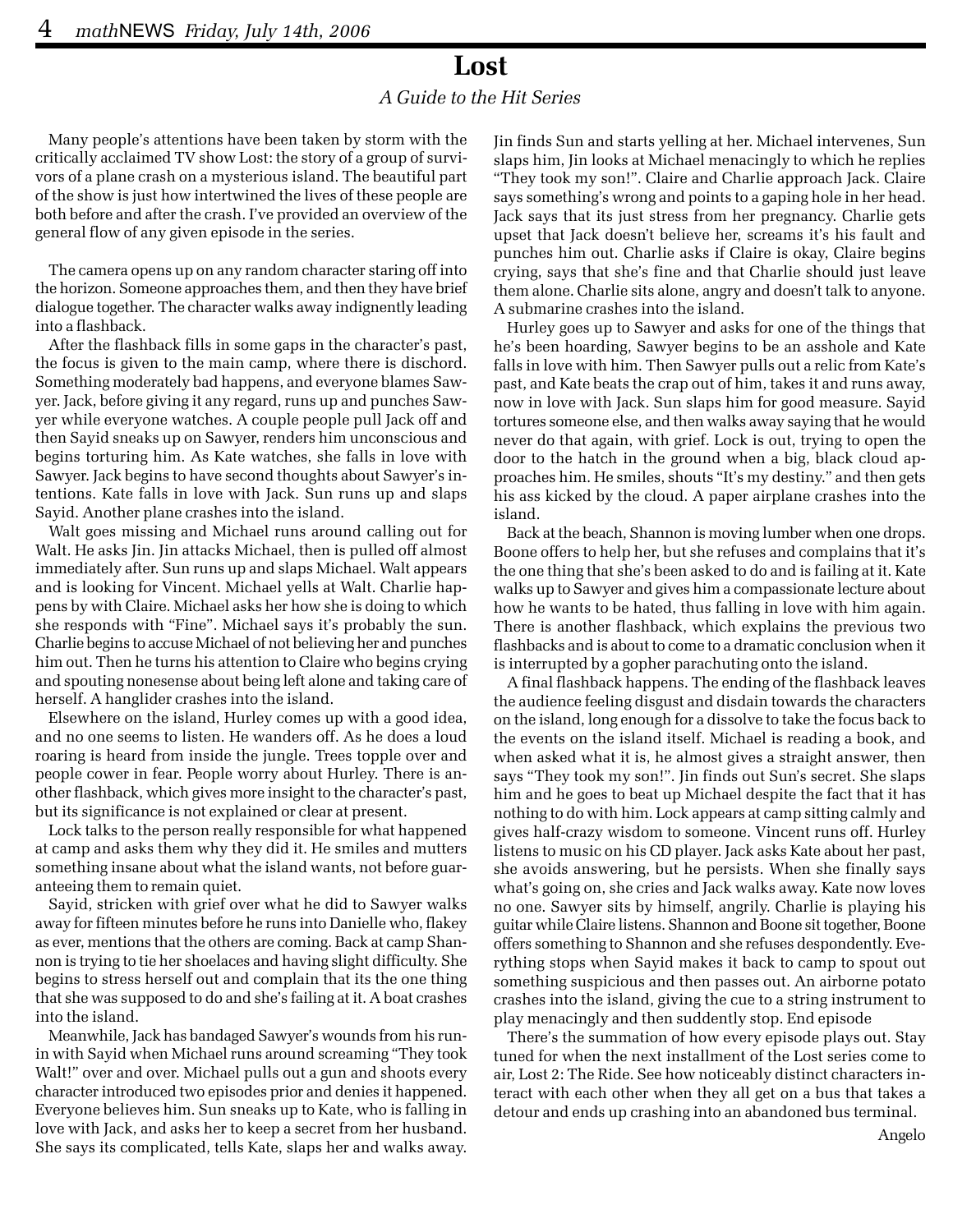### **Another Hockey Trophy For The Masses!**

#### *Second Governor General Cup*

Back in 1892, Lord Stanley of Preston donated the Dominion Hockey Challenge Cup. Within years, this silver bowl became known as Lord Stanley's Cup and the, simply, as the Stanley Cup. While the trophy has been modified from its initial \$48.67 USD format, the original Cup has always been part and parcel with the trophy. This is the only such trophy in all of professional sports, making it the oldest and most travelled sports trophy of all times. With the lockout last year, the Stanley Cup was not awarded for the first time since 1919 (due to the flu epidemic). In that year, Govenor-General Adrienne Clarkson proposed (and was later denied) that the top Women's hockey team (by nation) should compete for the Stanley Cup. To rectify this, now former Govenor-General Clarkson has donated a second challenge cup: the Clarkson Cup. The two main Women's Hockey Leagues are currently in discussion to ensure that the top team of either league will be awarded the Clarkson Cup at the end of the season. This, I'm hoping, will lead to even more hockey to be watched, with yet another trophy to be won (instead of a new trophy created every year). Who knows, some day, it may be as big of a success as the Stanley Cup.

Mark "Beatlemaniac"

# **PotC: Dead Man's Chest**

#### *A worthy sequel*

Going into Pirates 2, I had somewhat higher expectation than I did for Pirates: I expected it to be approximately equal in terms of story, action and adventure. While Pirates 2 was only 7 minutes longer than the original Pirates, it was, in my opinion, its superior. If you're looking for action, it will definitely deliver. If you're looking for "OMGWTFBBQ!", it will deliver. Really, whatever you're looking for, it will deliver. The one thing that you should expect from this movie is a cliffhanger ending. It has one. It comes at exactly the right time (it just feels right to end the movie there), and I can't think of a better cliffhanger than what they've done for Pirates 2. All in all, it is a good movie and you should go see it.

### **The Importance of Swag**

So this past Monday, Apple Computers did a propoganda session over in the DC. Their goal was to get us Waterloo students interested in working at Apple. Despite the fact that I came out of the talk less interested in working at Apple than when I went in (who admits that you can expect 80 hour weeks when you're trying to get people to work for you) there was a major problem with this talk, the absence of good swag for everyone.

Sure they gave out posters to people who went, but they were ugly enough that no one would really want to display them anywhere, they definately didn't have that Apple style, and they were completely impractical, this world isn't the Simpsons, we don't need posters to keep walls from collapsing. At least with a free T-Shirt it doesn't matter if it's ugly or not, it means one more day that you can put off doing laundry. Even dumb impractical things like keychains are more practical than posters and probably as expensive to make as printing many mostly black poster sized full glossy paper.

In fact, I'm even willing to make some broad generalizations about the working conditions of these companies and the swag they give out at these propoganda talks. I was at a talk last term where Microsoft gave out T-Shirts and programming books for everyone, real \$90 programming books. Google always seems to be giving out free T-shirts around campus, or at least only when I'm not around. Apple has ugly posters that aren't worth having. Microsoft is also well known as being a great employer, ranked 42nd on Fortune magazine's top 100 employers list, and is supposed to be one of the best co-op jobs you can get. There's also plenty of stories about how great Google is to work for, for example, free food for every meal, even weekends or other times you're not working. Now have you ever heard anything great about working at Apple? I went into their recruitment talk knowing nothing about working for them, and walked out of it wanting to work there even less than when I walked in, after tidbits like their 80 hour work week.

So let's recap, free T-shirts (good swag)  $\Rightarrow$  great work environments, while free posters (bad swag)  $\Rightarrow$  sweatshop (have you seen *Pirates of Silicon Valley* I'm sure Apple has changed since then, but probably not enough).

DanS



Mark "Beatlemaniac"